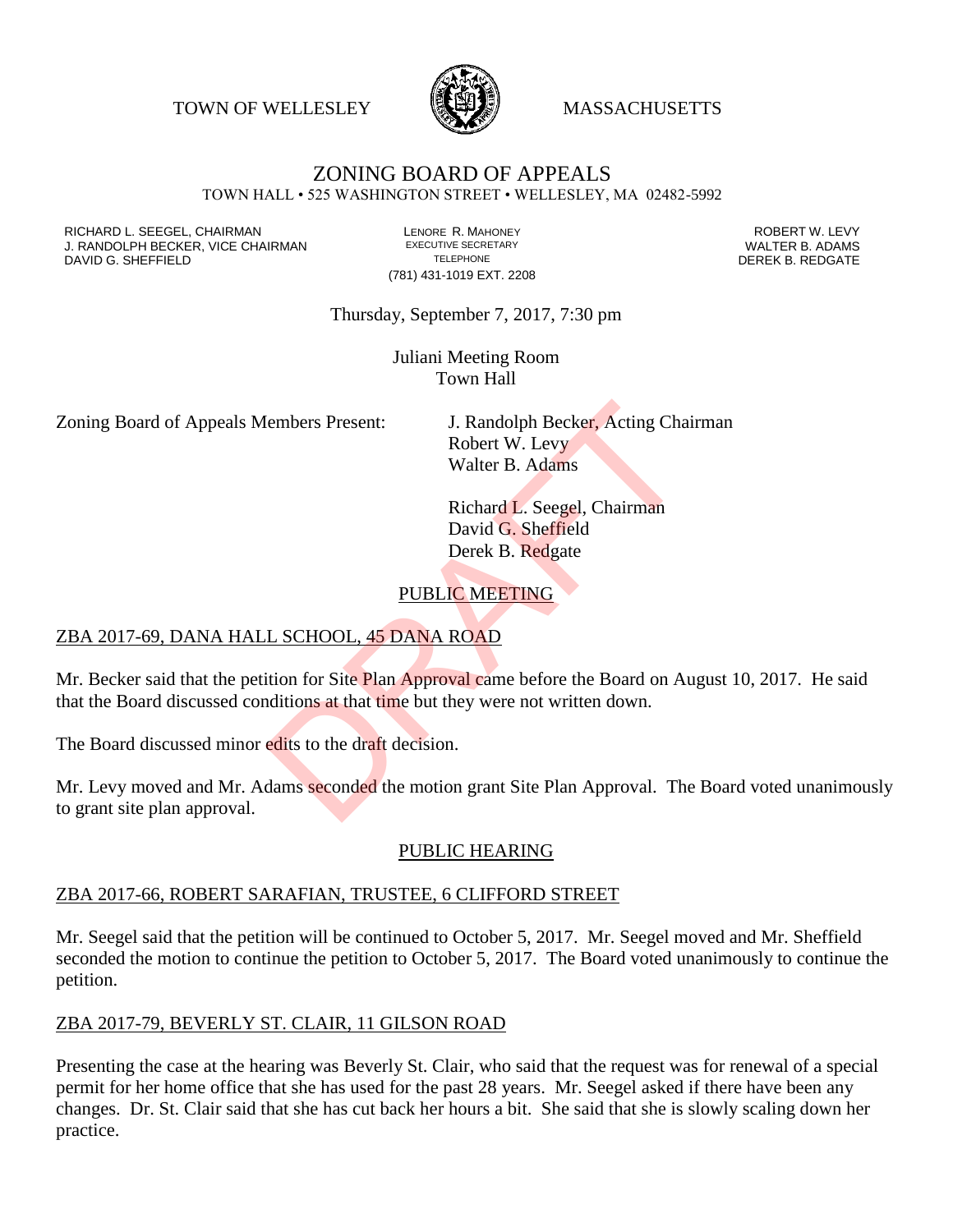Dr. St. Clair said that she emailed her neighbors about a month ago asking if anyone had any questions or concerns. She said that she got one response saying that everything was fine. She said that she is in touch with her neighbors.

Mr. Seegel asked if the conditions will remain the same. Dr. St. Clair said that they will.

Mr. Seegel asked if there was anyone present at the public hearing who wished to speak to the petition.

Mr. Seegel said that the special permit will be renew for three years instead of two years.

Mr. Sheffield moved and Mr. Redgate seconded the motion to grant renewal of the special permit, subject to the same conditions that are in effect, except that the expiration date in Condition #4 shall be increased to three years. The Board voted unanimously to grant renewal of the special permit.

### ZBA 2017-78, NORTHLAND RESIDENTIAL ADVISORY GROUP, LLC, 11 HOMESTEAD ROAD

Presenting the case at the hearing were David Himmelberger, Esq., Peter Crabtree, VP of Acquisitions & Development, Northland Residential Corporation, and Alan Aukeman, Landscape Architect.

Mr. Himmelberger said that the request is for a special permit to raze and construct a two-story single family dwelling that will be fully compliant with all Zoning dimensional requirements. He said that a special permit is required because, although the lot is oversized 19,318 square feet in a 10,000 square foot district, the lot has a pre-existing nonconforming frontage of 40 feet.

Mr. Himmelberger said that the proposed home will be traditional shingle style that was designed by local Architect, Jan Gleysteen. He said that it will be compatible with the neighborhood. He said that the proposed house will have a side facing garage that will be located 42.3 feet from the side property line. He said that the house will be set back 121 feet from Homestead Road. He said that the height from average grade will be approximately 34 feet, lot coverage will increase from 7.1 to 12.9 percent, or 2,500 square feet, and existing Total Living Area plus Garage (TLAG) of 1,548 will increase to 5,147 square feet. He said that they used the new method to calculate TLAG, so 545 square feet of garage was included. He said that the proposed house will not be substantially more detrimental to the neighborhood because it is an appropriate size for the lot. He said that the Planning Board, while recommending approval, noted that if this house was not being built on a nonconforming lot, it would go for Large House Review (LHR). He said that the Planning Board recommended that the ZBA apply LHR criteria in its consideration, particular in regard to screening. He said that this house is an interior lot. He said that the neighbors at 7 Cottage Street, 8 Leighton Road and 15 Homestead Road have worked with the Developer. He said that a robust planting plan has been created and those neighbors are satisfied with it. He said that significant screening has been proposed and is part of the plan. He said that the plan will be compliant with the Tree Preservation Bylaw. aring were David Himmelberger, Esq., Peter Crabtree, V<br>sidential Corporation, and Alan Aukeman, Landscape A<br>the request is for a special permit to raze and construct a<br>ompliant with all Zoning dimensional requirements. He

Mr. Seegel asked what trees will be removed. Mr. Aukeman said that a tree at the back corner of the lot will be removed. He said that there is a cluster of trees growing together, one of which is a Norway maple, which is an invasive species. He said that its roots are girdling the native trees. He said that they will preserve the cluster by taking away the Norway. He said that at the back of the lot along the Washington Street abutters, there is a red oak that angles back into the lot to the footprint of the proposed house. He said that on the Homestead facing property line, there is a failing Norway Spruce that has a canker condition that is causing a lot of needle drop. He said that it is very bare and in decline. He said that those are the three trees that will be removed. Mr. Seegel said that on the plot plan it looks like three trees will be removed from the driveway area. Mr. Crabtree said that they are crabapple trees. Mr. Aukeman said that there is a clump of lilacs. Mr. Seegel confirmed that an arborist looked at the trees. He confirmed that all of the trees on the north, northeast side will remain. Mr. Crabtree said that there is a 15 foot Dogwood that they will dig up and move out toward Homestead Road. Mr. Aukeman displayed a planting plan. He said that there will be additional plantings where the Dogwood will be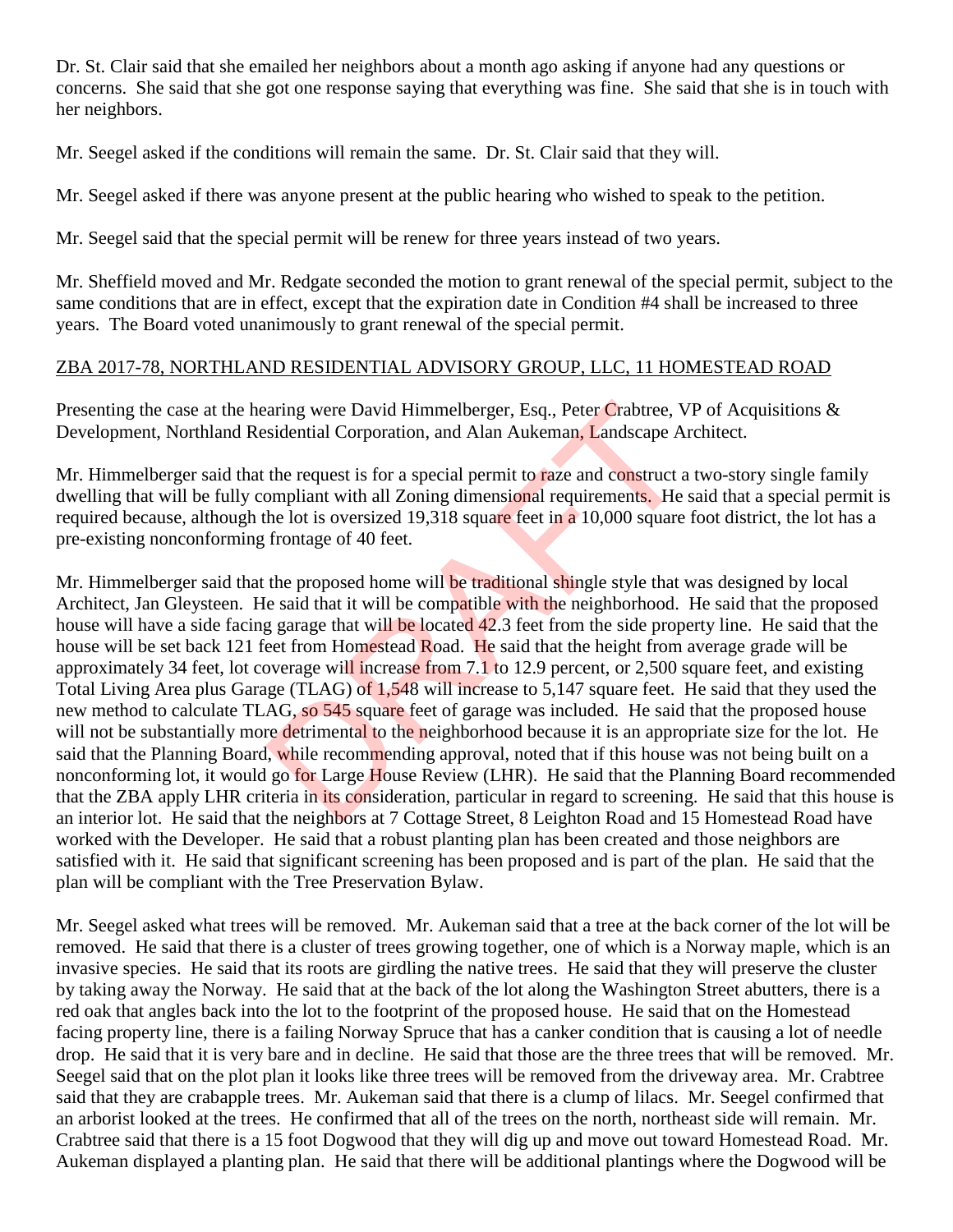relocated to at the mouth of the driveway. He said that the existing lilacs are in decline. He said that with the curvature of the driveway and the plantings, they will screen the house from Homestead Road and make the approach interesting. He said that there is an existing hedge along the driveway that has some bare spots. He said that there will be additional planting on either side of the driveway. He said that there will be a low landscape wall along the front of the house. He said that they will retain the major trees at the back.

Mr. Seegel said that this will be a large house. He asked about percentage of open space. Mr. Himmelberger said that lot coverage will be 12.9 percent or 2,500 square feet. He said that there will be 16,818 square feet of open space. Mr. Seegel asked if the large patio was included in the calculation. Mr. Himmelberger said that, under Zoning patios are not included. He said that even if it was included, there would still be a lot of open space.

Mr. Redgate asked about the width of the driveway. Mr. Aukeman said that there is typically a 12 foot wide travel lane with some six foot widening to park a car.

Mr. Redgate said that the property is located in a 10,000 square foot Single Residence District. He said that this lot is close to 20,000 square feet. He asked if the house would be subject to LHR if the lot was conforming. Mr. Himmelberger said that it would not because the threshold is 5,900 in a 20,000 square foot district. He said that it would be subject to LHR if it was located in a 15,000 square foot district.

Mr. Redgate asked if the Planning Board had seen the revised plans. Mr. Himmelberger said that the Planning Board did not have the planting plan because it was not part of the required submittal. He said that it was done to augment what was submitted. Mr. Redgate said that this seems to be a well developed project. He said that the Planning Board recommended that ZBA look at it with the same criteria as for LHR. He asked if the Applicant would be opposed to providing ZBA with additional information such as an official planting plan that meets the requirements of LHR. Mr. Himmelberger said that the Applicant is willing to provide that. Mr. Redgate asked for a LHR level drainage plan as well.

Mr. Seegel said that the Planning Board was concerned about amount of fill that has to be brought in to level the terrain. Mr. Himmelberger said that the existing raised deck house was built in 1963, the lowest level on the Washington Street side. He said that the Planning Board may have looked at that and thought that it would have to be filled in. He said that it will fill when they dig the foundation for the new house. He said that no additional fill will be brought in. Mr. Aukeman said that the site comes close to balancing. He said that the way that the house is perched there is a half walk out. He said that side was scooped out and the fill was mounded at the end of the house where there is an at grade patio. He said that on Drawing C-3, shows the footprint of the existing and the proposed house. He said that as they excavate for the new house they will reverse a pattern that has happened on this site with the fill. feet. He asked if the house would be subject to LHR if the it would not because the threshold is 5,900 in a 20,000 s<br>HR if it would not because the threshold is 5,900 in a 20,000 s<br>HR if it was located in a 15,000 square f

Mr. Seegel asked about outside lighting. Mr. Aukeman said that the plan is to have sconce wall mounted lighting at the entrances. He said that there is a mud room entrance and the garage doors that will be flanked by two sconces. He said that the front door will be set back under a porch. He said that there will be a ceiling mounted fixture under the porch roof. He said that there will be two steps to the front door where they will have down lights. He said that at the rear of the house is a family room and living room. He said that there will be two sconce lights flanking the living room door. Mr. Seegel confirmed that there will be no patio lighting. He confirmed that there will be no light spilling over to other lots or on the driveway. Mr. Russ said that the fixtures will be dark sky compliant. Mr. Redgate asked if there will be any lighting along the driveway. Mr. Aukeman said that there will not.

Mr. Crabtree said that they have an engineered drainage plan that was designed by VHB. He said that two drywells will capture all of the roof and from the high point of the driveway down. He said that the system was designed for a 25 year storm. He said that at peak calculations, any overflow to abutting properties would be negligible, or .01 cfs in a 10 year storm.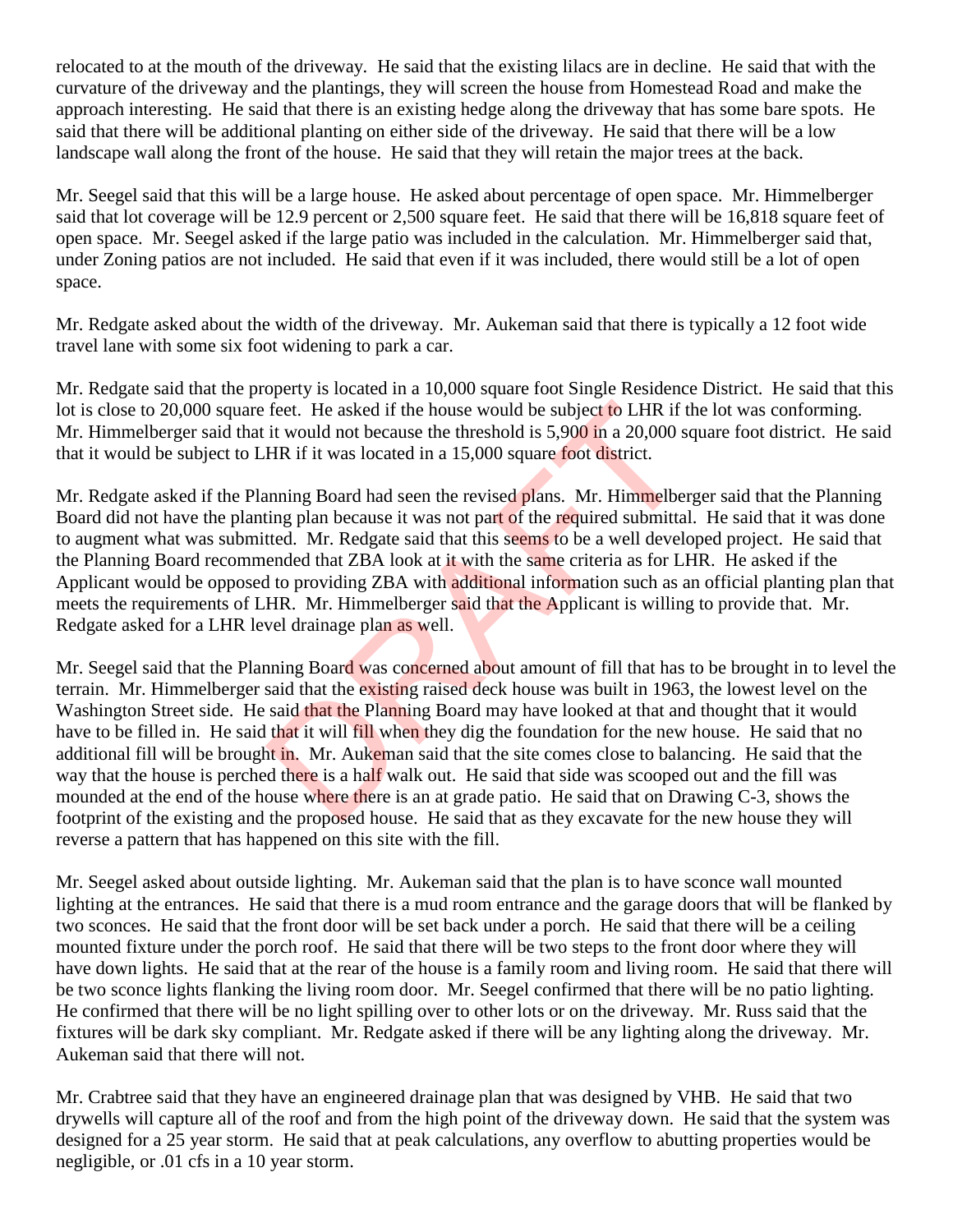Lisa Abeles, 11 Cottage Street, said that she is an abutter to the abutter. She said that she is also an architect. She said that it is important to look at the architecture as well as the site. Mr. Seegel said that ZBA does not have control over architecture. He said that the Board looks at how the project will or will not conform to zoning.

Ms. Abeles said that the house is being described as a two-story structure and she would argue that it is a threestory. Mr. Seegel said that the house will not exceed the height limit. Ms. Abeles said that the Zoning Bylaw states that the proposed structure shall not be substantially more detrimental than the existing nonconforming structure. She said that the Board would have a hard time convincing the neighbors who are present at the hearing that this will not be substantially more detrimental to the neighborhood. She said that other neighbors were not able to attend the hearing because they have young children.

Mr. Seegel asked Ms. Abeles if she can see the current structure on the lot from her home. Ms. Abeles said that she can.

Ms. Abeles said that the third floor dormer at the back of the house is not a dormer. She said that it will be 34 feet long. She said that her house is 25 feet wide. She displayed a picture of a house on Denton Road that has a dormer. She said that the plan is good but it is too massive. She said that the existing house is a one and a half story structure with a full walk out at the back. She questioned how the height was calculated. She said that the dormer at 34 feet long does not constitute a dormer. She said that it constitutes a third story. She said that if that dormer was removed or made into two smaller dormers it would be far less imposing. She said that the length of the house is 72 feet. She said that her house is 50 feet long. She said that this will be half again as long. She said that the neighbors are concerned about the size of the structure. She said that the third story makes it massive. She said that the drawings of the third floor did not show the dormer from the street elevations. She said that the dormer was left off of the drawings that were shown to the neighbors. d floor dormer at the back of the house is not a dormer.<br>
house is 25 feet wide. She displayed a picture of a house<br>
an is good but it is too massive. She said that the existin<br>
alk out at the back. She questioned how the

Ms. Abeles said that the Developers choose to put up three gambrel houses in a row. She said that a lot of people in the neighborhood have a problem with that because it feels like a development. She said that part of the character of the neighborhood is that the houses are all different. Mr. Seegel said that the character of the neighborhoods is changing all over town. He said that houses are being torn down and much larger houses are being built. He said that until the Planning Board and Town Meeting change the Zoning Bylaw, ZBA has not control over it. He said that the existing and proposed houses are not nonconforming. He said that this matter is before the Board because the lot is nonconforming with 40 feet of frontage.

Ms. Abeles said that the neighbors believe that the proposed house will be detrimental, and part of that is due to its size. She said that it will be yet one more gambrel on that block and that is also a part of what makes it more detrimental. She said that there is a lot of character in the neighborhood. She said that there have not been a lot of teardowns.

Karen Breedis 24 Appleby Road, said that her road is exactly perpendicular to this. She said that exit out of their street looks directly at what will be developed here. She said that she was concerned with the style of the home. Mr. Seegel said that if the lot was conforming, this house could be built as a matter of right. He said that there are a lot of smaller houses in the neighborhood. He said that they are building larger homes on Washington Street. He said that this is happening all over town. He said that this house will be pretty much hidden from Homestead Road. He said that it will have a lot of landscaping. He said that he understands that the neighbors believe that this will be substantially more detrimental. He said that ZBA cannot design houses. He said that the house will meet all of the setback regulations. He said that determining whether is house will be substantially more detrimental is subjective. He said that if the Board grants a special permit, the only remedy for the neighbors is to appeal it to the Land or Superior Court within 20 days of when the decision is filed with the Town Clerk.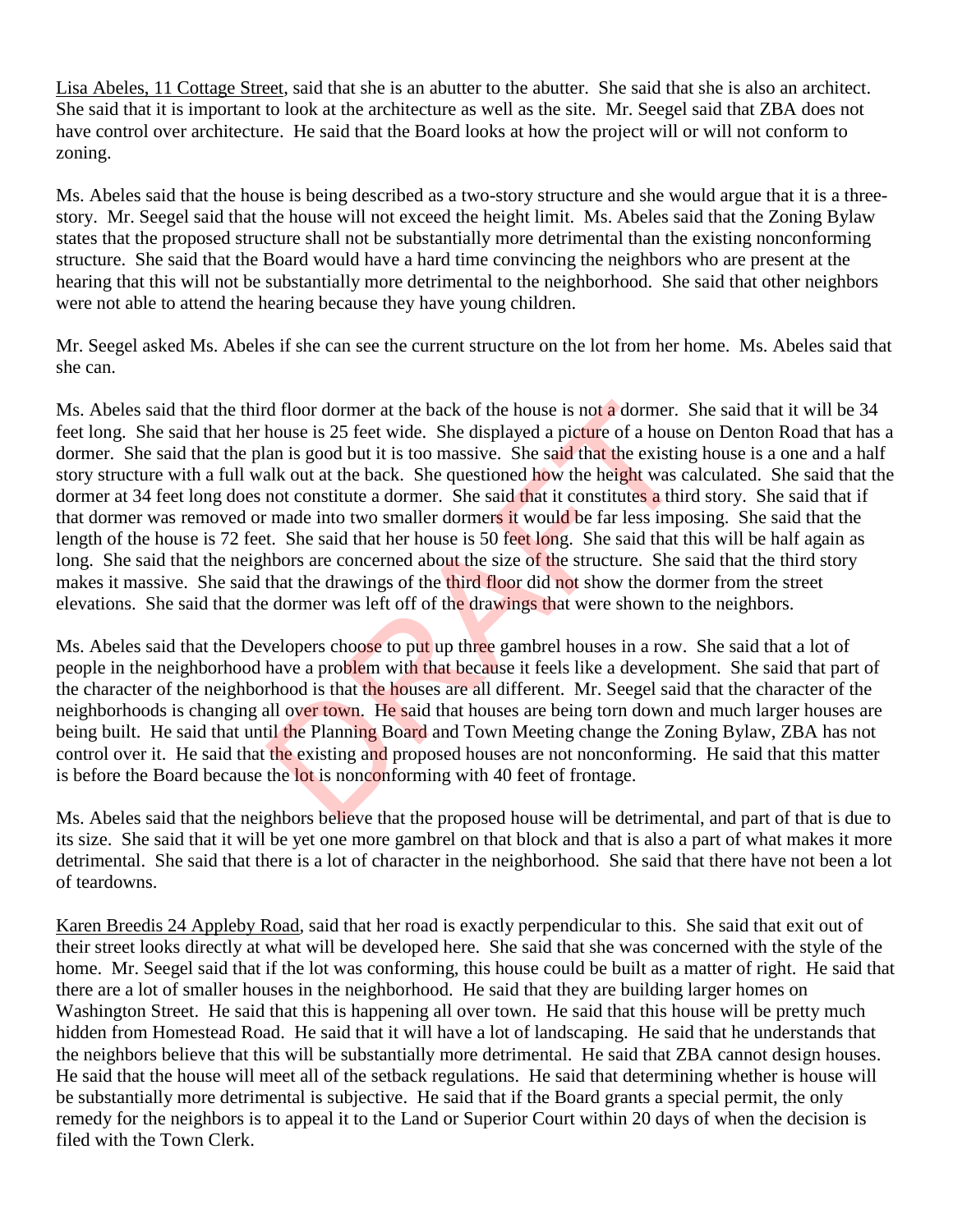Eve Zimmerman, 7 Homestead Road, said that she teaches at Wellesley College. She said that she understands that the town is changing. She said that this is a tall house and will dominate the houses around it. She said that she met with the Architect was told that Wellesley is a town where only people who can afford 4,000 square foot houses can live. She said that her house is 2,200 square feet. She said that it is a 1925 shingle style cottage. She said that it would be hard to live in the existing structure as it is now. She asked the Developer and the ZBA for a reasonably sized house. She said that there are houses of different sizes in the neighborhood. She said that Northland is adding six huge houses and that has tipped the balance in the neighborhood. She said that for something that is reasonable in scale. She said that she just saw the planting plan for the first time. She said that she would like to work with landscape architect about the history of the hedge line and what seems reasonable to do. She asked that the scale be brought down a bit. Mr. Seegel asked that the landscape architect meet with Ms. Zimmerman. Mr. Crabtree said that he and the landscape architect did meet with Ms. Zimmerman and discussed the hedge. He said that Ms. Zimmerman told them that she had planted a portion of the hedge with her husband. He said that they told her that Northland will maintain it. He said that the hedge is mainly forsythia. He said that where there are weak bushes they will plant new or supplement them.

Mr. Sheffield said that the dormer is not shown on the proposed left and right side elevations. Mr. Russ said that was an omission on the plans. He displayed plans that show the dormer. Mr. Seegel said that the Board approves plans that were submitted. He said that if it is not shown on the plan, it cannot be built. He said that the Board can continue this if the Applicant wants to submit further plans. Mr. Himmelberger said that if there is a disconnect in the plans, the Applicant would seek to continue the hearing.

Mr. Sheffield said that the Applicant may want to revisit the scale of the dormer. He said that it is questionable whether the dormer needs to be continuous or not. He said that the bedrooms get to be quite sizeable. He said that there is an opportunity to adjust the scale.

Rose Danner, 8 Homestead Road, said that her house looks directly at the existing house. She said that she looks at a nice narrow gravel driveway with what looks like a deck house. She said that the proposed house is not appropriate and changes the value of the neighborhood. She asked that the Board do whatever it can to help the neighbors. She said that she did not hear than any trees will be planted. She said that this will be a leviathan in the neighborhood and is not appropriate in any way, shape or form. She said that it will be more than two times as big as the house next door. Mr. Seegel said that redesigning the dormer at the rear of the house will not affect the neighbors on the other side. He asked how removing the dormer on the rear will affect the view from Homestead Road. Ms. Danner said that said that it will not affect the view from Homestead Road. She said that it is a huge house and will not look right in this neighborhood. Mr. Seegel said that the Board cannot do a great deal to reduce the size of the footprint of the house. He said that the Board will ask the Applicant to submit a landscaping plan that lists all of the species of proposed plantings. He suggested that the Developer meet with the neighbors before submitting the planting plan. plans. He displayed plans that show the dormer. Mr. Semitted. He said that if it is not shown on the plan, it can<br>if the Applicant wants to submit further plans. Mr. Himn<br>the Applicant would seek to continue the hearing.<br>A

Peter Solomon, 17 Leighton Road, said that the question is whether the proposed structure will be substantially more detrimental to the neighborhood. He said that the mass will increase by 232 percent. He said that the sight lines from Homestead Road will see the dormer. He said that the lot size may accommodate a building of this size but the scale of the proposed structure is not in keeping with the neighborhood. He said that with respect to tree preservation, he encouraged that perimeter fences be greater than eight feet across to protect the roots, that trucks do not drive over the roots and that there be nothing stored on top of them. He said that the Developer's project on Washington Street had diminimis planting heights. He asked that the plantings here have more elevation to them. He said that a case came before the Board in 2010 where the Board commented on unprecedented mass and the structure being uncharacteristic for the neighborhood. He said that the failure to include the dormer view from street does a disservice to residents may have taken the time to look at the plans and not appreciated the scale of what is being proposed because it does not accurately represent it and it is not proper process.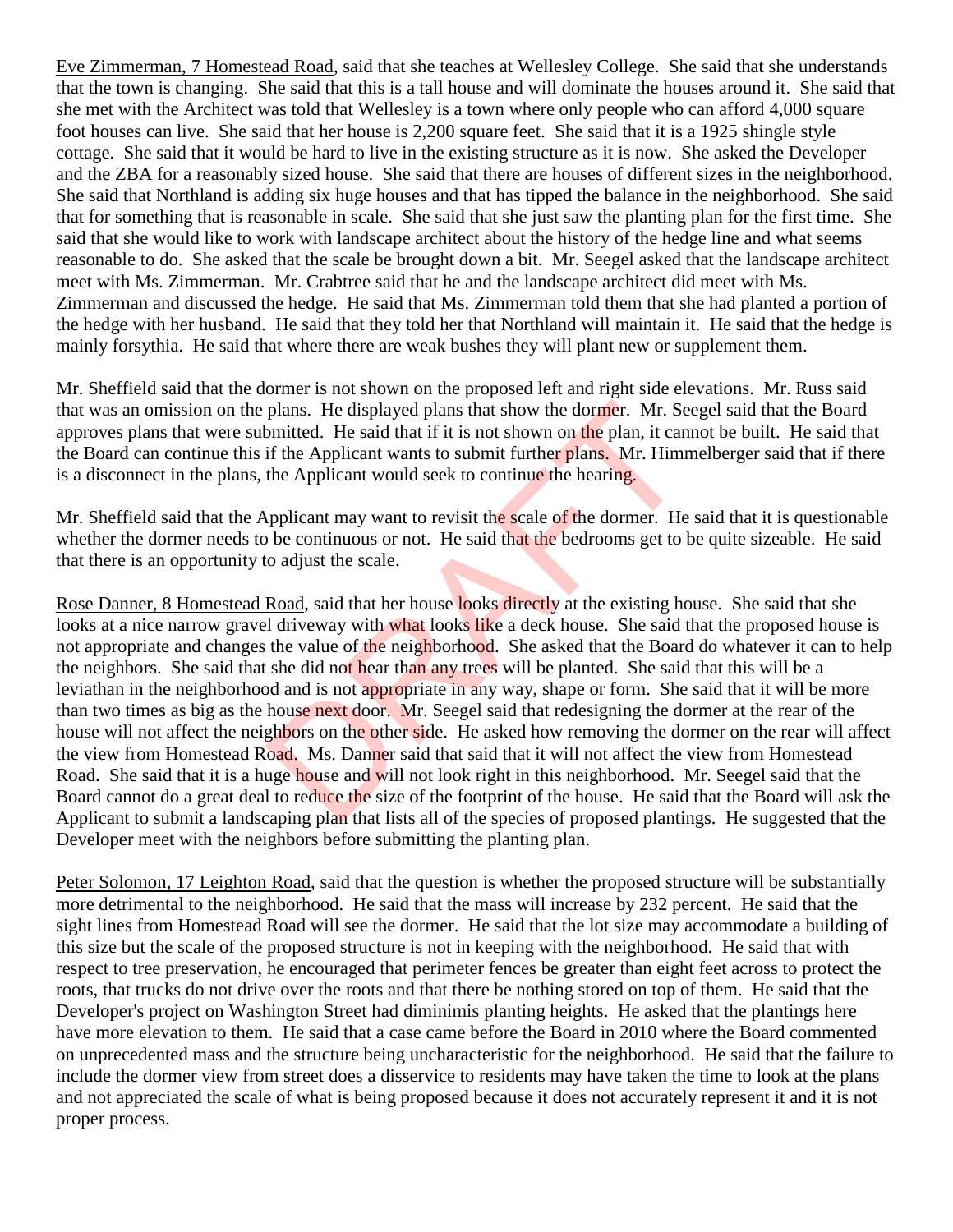Mr. Seegel discussed continuing the petition to November 2, 2017. He said that the Board wants to give the Applicant time to look at the plans, meet with neighbors and consider elements that they object to. He said that it is a very large house for neighborhood. He said that he did not know what the market need is for six bedroom homes in Wellesley at this point. He said that the Applicant should look at the scale of the house, and submit a landscape plan and a drainage plan. Mr. Redgate said that it is a problem in town where a nonconforming lot avoids LHR. The Board discussed the criteria for LHR. He said that it is particularly important in view of how the neighborhood feels about the house. He said that they are the ones who are affected by it. Mr. Himmelberger said that he did not want it lost in the Board's consideration that three immediate abutters at 7 Cottage Street, 8 Leighton Road and 15 Homestead Road have no issue with the project. He said that he did not think that it is fair to ignore the fact that 7 Cottage Street that abuts this has a TLAG of 5,348 square feet, which is larger than this house. He said that, as proposed, it will not be the largest house in the neighborhood. He said that it will be larger than many. He said that what previously existed on the lot was a grand three story mansion that had been constructed in the late 1880's. He said that echoes the Board's point that neighborhoods do change.

Mr. Seegel said that he would like to see the Developer look more closely at the elevations that people will have to look at from all sides. He said that the side facing Homestead Road is the smallest and you will not be able to see it once the landscaping is built. He said that the mass of the house is large.

Mr. Himmelberger said that they will be moving the dog wood to the end of the driveway. Mr. Seegel said that the Applicant needs to get color driven landscape plans to the Board and the neighbors. Mr. Himmelberger said that his client did reach out to the abutters.

Mr. Sheffield moved Mr. Redgate seconded the motion to continue the hearing to November 2, 2017. The Board voted unanimously to continue the hearing.

# ZBA 2017-77, JOSEPH & MARY GANLEY, 7 HARDY ROAD

Presenting the case at the hearing were **Joe Ganley**, the Petitioner, and Kip Schultz, Contractor.

Mr. Ganley said that they are a family of four who live in a house that is less than a thousand square feet. He said that they have lived in Wellesley since 2009. He said that they purchased their home in 2011. He said that it is a 1926 craftsman bungalow. He said that they have endeavored over the past five years to restore it to its original architectural integrity. He said that have removed the aluminum siding and replaced it with cedar shingles, clapboards and rake boards in an effort to restore the house to its original character. He said that they have two young children, ages seven and four, where 1,000 square feet is tight. He said that they are looking to add a 1,200 square foot two-story addition. He said that the existing structure is nonconforming on front and the right side. He said that they designed a two story on the back that is consistent with two other houses on the street. He said that both neighbors have added additions of approximately 1,110 to 1,200 square feet. He said that the addition will be a family room with a master bedroom and bath above with a finished basement below, for a total of 2,200 square feet for the house. He said that the proposed addition will be conforming. He said that it was offset on the back to meet the setbacks. He said that the request is for a special permit. Example 18 is built. He said that the mass of the house is large.<br>
they will be moving the dog wood to the end of the drive<br>
olor driven landscape plans to the Board and the neighbor<br>
to the abutters.<br>
Example 18 is also w

Mr. Seegel said that on the Basement Addition Plan, there appears to be no connection between the old and the new basements. Mr. Ganley said that there will be no connection other than for utilities. Mr. Schultz said that the existing basement is utility space that will never be a living space. Mr. Ganley said that it does not meet height requirements.

Mr. Sheffield said that the adjacent houses have similar additions. He said that this will be of similar scale to the adjacent properties.

Mr. Ganley said that he spoke with the neighbors on both sides and they are supportive of the addition.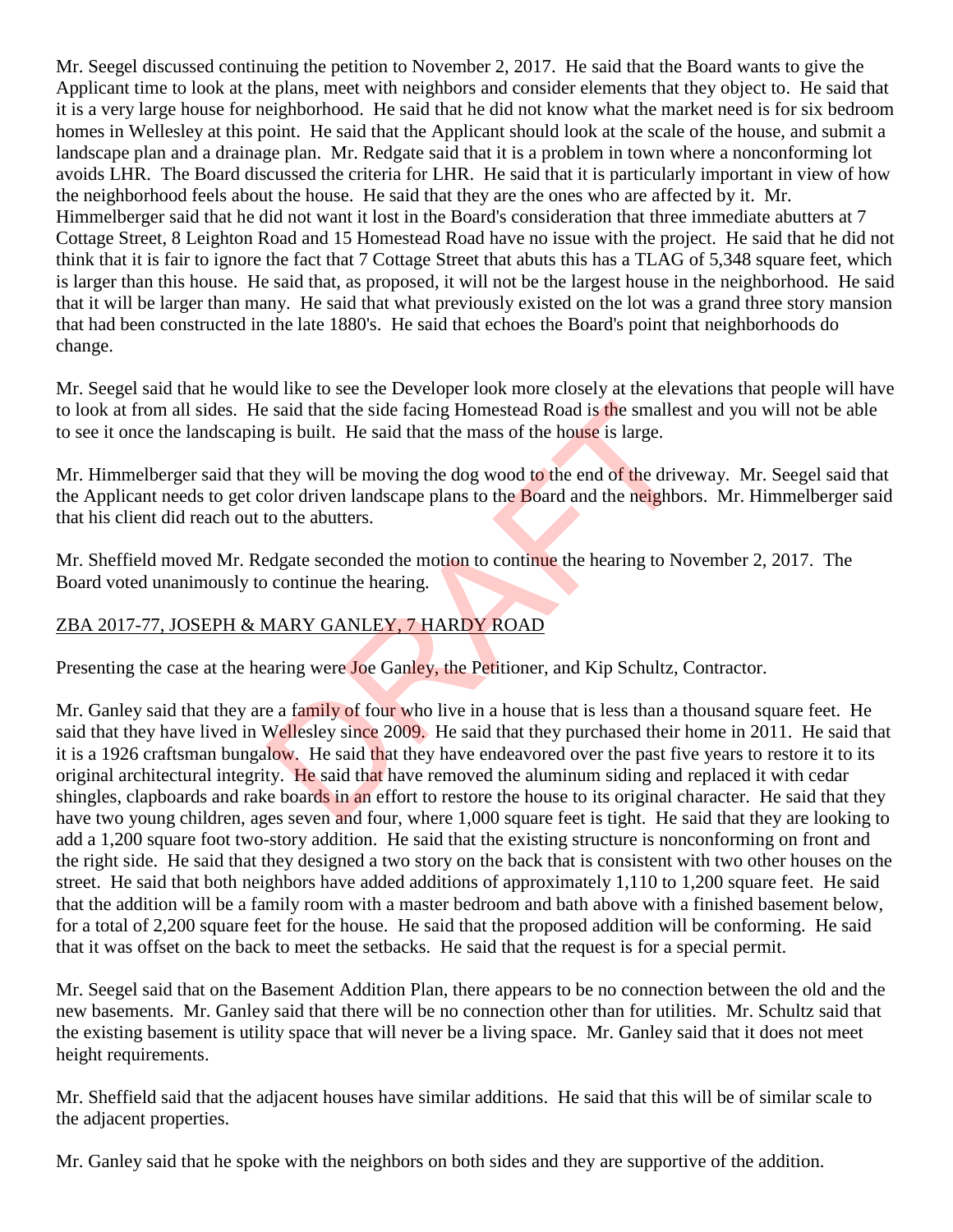Mr. Redgate asked about the nonconformities. Mr. Ganley said that the side yard and front yard setbacks are nonconforming. Mr. Redgate said that it is a long, thin lot.

Mr. Seegel asked if there was anyone present at the public hearing who wished to speak to the petition.

Mr. Sheffield moved and Mr. Redgate seconded the motion to grant a special permit for the project, as submitted. Mr. Sheffield identified the nonconformities and made findings that the proposed addition will not result in any additional nonconformities or intensify existing nonconformities, and that the altered structure shall not be substantially more detrimental to the neighborhood than the existing nonconforming structure. The Board voted unanimously to grant a special permit.

## ZBA 2017-76, JACQUELINE HEMPEL & MATTHEW KLEKER, 49 WOODLAWN AVENUE

Presenting the case at the hearing Anu Shah, Cutting Edge Homes Inc., Jacqueline Hempel and Matthew Kleker, the Petitioner. Mr. Shah said that the request is for a special permit for the modification of a nonconforming structure that will consist of demolition of a portion of the existing rear of the house that includes a steep and dangerous stair, a kitchen, an awkward bedroom and bath upstairs, and demolition of a detached garage. He said that they will replace it with a more functional kitchen, safe stairs, a master bedroom and bath, a mudroom and an attached garage.

Mr. Shah said that there are three existing nonconformities. He said that the left side yard setback is 19.5 feet, the right yard setback on the garage is 12.4 feet, and the highest ridge line is above the maximum at 37.6 feet. He said that the proposed additions will not result in any additional nonconformities. He said that the 19.5 foot left side yard setback will remain as is, the right side yard setback for the garage will be improved to a conforming 20 feet, the rear yard setback will increase from 64.4 to 76.8 feet, and the highest ridge of the addition will be 26.5 feet. He said that the proposed alterations will not intensify the existing nonconformities. It will consist of demolition of a portion of the existing repose stair, a kitchen, an awkward bedroom and bath upstaint they will replace it with a more functional kitchen, safted a that the proplace it with a more functi

Mr. Seegel said that he has driven by the house at least twice a day for the past 50 years. He said that it is a lovely home and he has no problems with what they are proposing to do.

Mr. Shah said that the homeowners spoke with the neighbors and have six letters of support.

Mr. Sheffield identified that nonconformities. He confirmed that the air conditioning units are not in the setback area.

Mr. Seegel asked if there was anyone present at the public hearing who wished to speak to the petition.

Mr. Seegel read the Planning Board recommendation.

Mr. Redgate moved and Mr. Sheffield seconded the motion to grant a special permit. Mr. Redgate identified the existing nonconformities and made the findings that the proposed addition will not result in any additional nonconformities or intensify existing nonconformities, and that the altered structure shall not be substantially more detrimental to the neighborhood than the existing nonconforming structure. The Board voted unanimously to grant a special permit.

## ZBA 2017-75, JACOB LILLEY & REBECCA PAGLIA, 44 HUNDREDS CIRCLE

Presenting the case at the hearing was Jacob Lilley, the Petitioner. He said that it is a 100 year old house that he has lived in for a couple of years. He said that the rooms are compartmentalized. He said that they would like to add a family room for a more open concept type of living. He said that the addition will be a single story,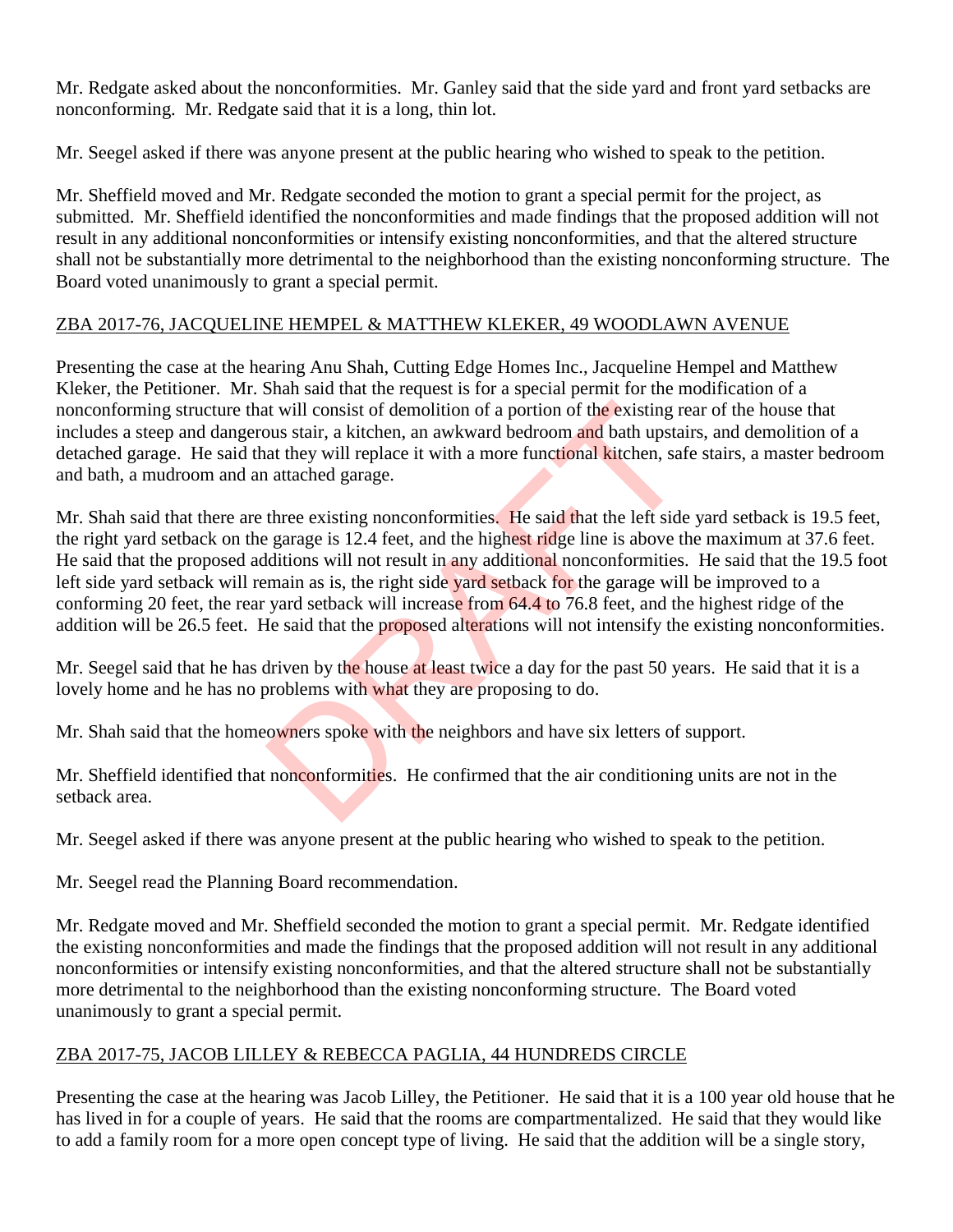cathedral space that takes its cues from the existing house and will be conforming to Zoning requirements. He said that the pre-existing ridge height is nonconforming.

Mr. Seegel asked if this project had gone before the Wetlands Protection Committee (WPC). Mr. Lilley said that the Order of Conditions was filed at the Registry of Deeds. Mr. Seegel asked that a copy of the Order of Conditions be submitted for the file.

Mr. Sheffield moved and Mr. Redgate seconded the motion to grant a special permit for the project, as presented. Mr. Sheffield identified the existing nonconformities and made findings that the proposed addition will not result in any additional nonconformities or intensify existing nonconformities, and that the altered structure shall not be substantially more detrimental to the neighborhood than the existing nonconforming structure. The Board voted unanimously to grant a special permit.

### ZBA 2017-74, SUN LIFE ASSURANCE OF CANADA, 96-120 WORCESTER STREET

Mr. Seegel said that there are a number of parking spaces that abut the interior amenity area. He said that it appears on the plans that a lot of those parking spaces are disappearing.

Presenting the case at the hearing were Tom Haven, Senior Facilities Manager, Sun Life, James Heroux, Landscape Architect, and Howard Moser, Civil Engineer, VHB.

Mr. Heroux said that they will not be losing any parking spaces. He said that there is parking on two sides of a square that will remain where they are. He said that existing access points into the amenities space from Buildings 1 and 3 will remain in the same location. He said that they will be moving access from Building 4 to the southeast and they will add a crossing across driveway from Building 2 into the amenities space. He said that the Visitor and Handicapped spaces will not move. He said that they will not touch the curb at all except for an access ramp where there there is no parking. or of those parking spaces are disappearing.<br>
aring were Tom Haven, Senior Facilities Manager, Sun I<br>
boward Moser, Civil Engineer, VHB.<br>
ill not be losing any parking spaces. He said that there is<br>
re they are. He said th

Mr. Heroux said that the purpose for the amenities space is to give the campus a core for lunches, break out space, and eventually third party lessors. He said that there will be no cooking. He said that it will just be passive use. He said that there will be a central lawn. He said that there may be an occasional corporate event during the day. He said that it is for the benefit of the people who are there during working hours.

Mr. Sheffield discussed the general circulation plan. He said that he was interested in knowing more about the origin and circulation from each building. He said that there is a walkway from the north-south between Building 2 and 3 that aims to the amenity space but the walkway does not continue to the amenity space. He asked if it should be extended. Mr. Heroux described the existing curb cuts and new crosswalks.

Mr. Sheffield said that there is a low wall. Mr. Heroux said that there is a little bit of a grade change in the space but they will be creating a generally level space. He said that the grade will allow permeability of rain to the pavement into the subsurface drain system. He said that there is approximately 4,350 square feet of pavement, of which 3,700 square feet is completely permeable. He said that approximately 650 square feet will be concrete walk that will be a little bit less than what is there now. He said that there will be a pergola at the end of the space to provide ceiling cover and shade. He said that it will be 20 feet wide by 48 feet long by 14 feet high. He said that it will be illuminated but only 6 of the 12 lights will be on all evening to illuminate the path through the space. He said that the other lights will be shut off at the end of business at 10 pm or so. He said that the only lights that are on for 24 hours are the existing parking lot lights that will not be changed or added to. He said that the nine bollard lights will be on for 24 hours because they provide a safe path of travel through the space. He said that the six pergola lights take the place of the bollards along the edge of the space.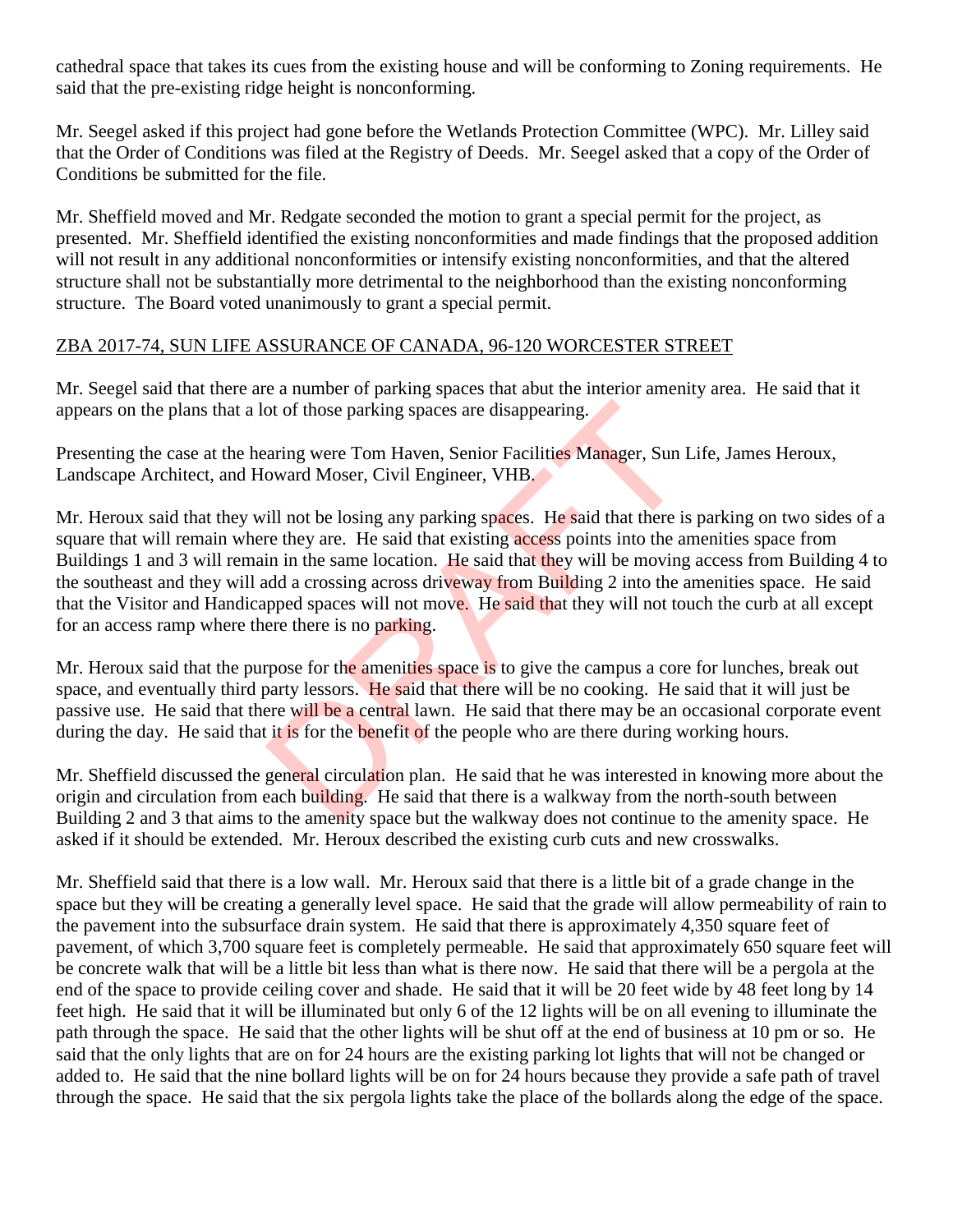Mr. Heroux said that all of the existing trees at the edge of the parking lot will be preserved. He said that they will be adding one where one is missing. He said that there are some small crabapples in the core of the space that they will remove and replace with other small flowering trees, one to one.

Mr. Sheffield said that the staff will probably enjoy the new space. He said that it will help to generate a greater sense of community for the various buildings.

Mr. Redgate asked if the Engineering Department reviewed a drainage report. Mr. Mosher said that they will be reducing the impervious area. He said that piping for potential overflow will be perforated for infiltration. He said that there will be a net benefit from this project. Mr. Seegel said that there was a huge original Site Plan Approval for this property where drainage was reviewed.

Mr. Sheffield confirmed that this project went before the Design Review Board and received a unanimous recommendation for approval. He said that the Planning recommends approval.

Mr. Redgate asked that the submittal section of the application be revised to reflect what was actually submitted.

Mr. Seegel asked if there was anyone present at the public hearing who wished to speak to the petition.

Mr. Sheffield moved and Mr. Redgate seconded the motion to grant Site Plan Approval, subject to standard conditions and the condition that a revised application be submitted that accurately reflects what has been submitted. The Board voted unanimously to grant Site Plan Approval.

Mr. Seegel said that the Board will hold a business meeting to approve conditions on a date to be determined.

# ZBA 2017-68, IC 16 MICA RE LLC, 16 MICA LANE

Presenting the case at the hearing were David Himmelberger, Esq., Randy Goldberg, Principal, IC 16 Mica RE LLC, Mike Waters, Architect, LDA, Dan Mulloy, Project Engineer, and Bill Madden, Landscape Architect.

Mr. Himmelberger said that the request is for Site Plan Approval and a special permit. He said that the special permit request is the result of existing conditions. He said that presently 16 Mica Lane is a two story masonry building that was built in 1955 and contains a 13,446 square foot two story rear section and a 4,722 square foot one story at the front. He said that it is located in an Industrial District. He said that the proposed project involves razing the front one story section and reconstruct it as a third story over the existing two story structure. He said that it will have the exact same footprint. He said that when it is completed it will have the same square footage and will continue to be used as office space. He said that the roof height will increase from 28 to 43 feet, which is less than the permissible height of 45 feet. He said that by relocating the front portion to the new third floor, the site will have dimensionally compliant on site parking for 25 vehicles with increased open space of 1,213 square feet. He said that the building currently has a pre-existing nonconforming status due to its Floor Area Ratio (FAR), off-street parking requirements, and has a front setback of 26.1 where 30 feet is required. He said that the new front setback will be 128 feet. He said that the current permissible FAR for Industrial Districts is .30. He said that the property has a pre-existing nonconforming FAR of 1.001 and that will remain unchanged. He said that because the property was included in the Industrial District in 1982, and will have no additional space or change of use, it is exempt from the requirements of the off-street parking bylaw. He said that there will be significant improvements. He said that currently there are no striped parking spaces. He said that the proposed parking will provide 25 fully compliant parking spaces and landscaping. He said that it will be a significant improvement to the existing conditions. He said that the property is currently 100 percent impervious. He said that the proposed landscaping will improve drainage and stormwater runoff. He said that, based on the foregoing, they believe that the proposed project shall not be substantially more detrimental to the neighborhood than the existing nonconformities. In a sanyone present at the public hearing who wished to speak and the motion to grant Site Plan Approvement at a revised application be submitted that accurately relations and will hold a business meeting to approve condi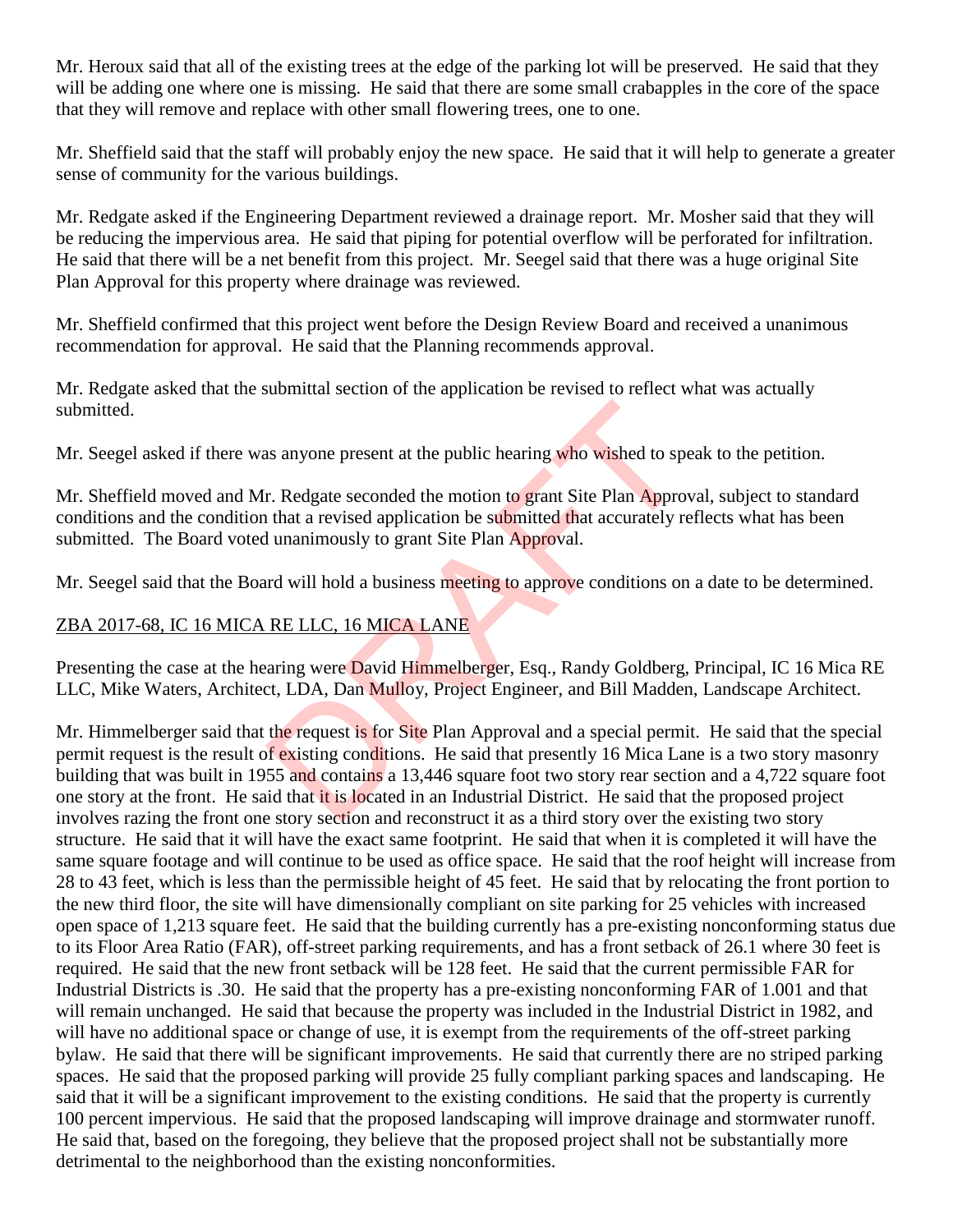Mr. Himmelberger said that the project is coming before the Board for Site Plan Approval because it is a major construction project, as deemed by the Building Inspector, Michael Grant. He said that the reason that it is considered to be a major construction project is because the project will disturb more than 5,000 square feet of land.

Mr. Himmelberger said that the property is located in close proximity to the Charles River. He said that the project was approved by the Wetlands Protection Committee, who issued an Order of Conditions. He said that the project was reviewed by the Design Review Board (DRB) and was approved. He said that they worked extensively with the Engineering Department at the Department of Public Works (DPW). He said that George Saraceno sent an email to the Zoning Board stating that Engineering is satisfied that its concerns have been addressed. He said that the Planning Board recommended approval and made note of the parking improvements.

Mr. Seegel said that the Board Members had not seen the Order of Conditions. Mr. Himmelberger said that it was recorded at the Registry of Deeds. Mr. Seegel asked that a copy of the Order of Conditions be submitted.

Mr. Goldberg displayed a Powerpoint presentation. He said that all of the plans have been submitted to the Board. He said that moving the front portion of the building will improve circulation on the site. He said that Mica Lane is narrow and moving the building will open up the area.

Mr. Sheffield asked if there will be multiple or a single tenant. Mr. Goldberg said that the property was previously occupied by the Shelley Plastics Company for several years. He said that the intention is to operate permitted uses with multiple tenants, likely one tenant per floor with a two tenant per floor maximum.

Mr. Goldberg said that the building has been untouched since 1950's. He said that there has been a series of smaller additions but basically it is a masonry building with block walls and limited windows.

Mr. Goldberg said that the new parking area will have screening at the end of the parking lot and drainage swales in the islands. He said that there will be parking spaces and pedestrian walkways throughout. He said that there will be a dedicated one-way entry that wraps around the island. He said that the series of walkways will be treated with pavers up against the building and along the side of the building. He said that there is an unimproved service area between the two buildings where they will resurface the area. owerpoint presentation. He said that all of the plans have<br>the front portion of the building will improve circulation<br>oving the building will open up the area.<br>will be multiple or a single tenant. Mr. Goldberg said the<br>She

Mr. Goldberg said that the intention was to create verticality for the site. He said that the Landscape Architect came up with the idea to install vertical totems that will be used to mount the light poles to illuminate the parking lot. He said that the thought was that it would give the property some personality and depth. He said that they will use different materials so that it is not a sea of asphalt.

Mr. Goldberg said that the concept was to take advantage of an existing industrial building, keep it somewhat consistent with the area, open it up and make it marketable for area tenants. He said that they develop a lot of office space in the area and found that a lot of the tenants like to see wide open space, tall ceilings and windows. Mr. Sheffield asked about casement windows and doors on the first floor. He asked if it will be a single entrance door. Mr. Goldberg said that a main entry door will lead into a common corridor. He said that there will be two additional entry doors in case the space is split in the future. He said that the rest are storefront windows that span 12 feet tall. He said that the second floor is all glass and the third floor will have a 10 foot deep outdoor deck with views of the Charles River. Mr. Sheffield said that the elevations show the entrance door that leads to elevator is shown one way and the other doors are shown slightly differently. He said that they are shown the same on the second floor. Mr. Waters said that those doors are not operable. He said that the openings on the second floor that look similar to the doors on the first floor are fixed doors and are more of a decorative element. He said that there are no hinges.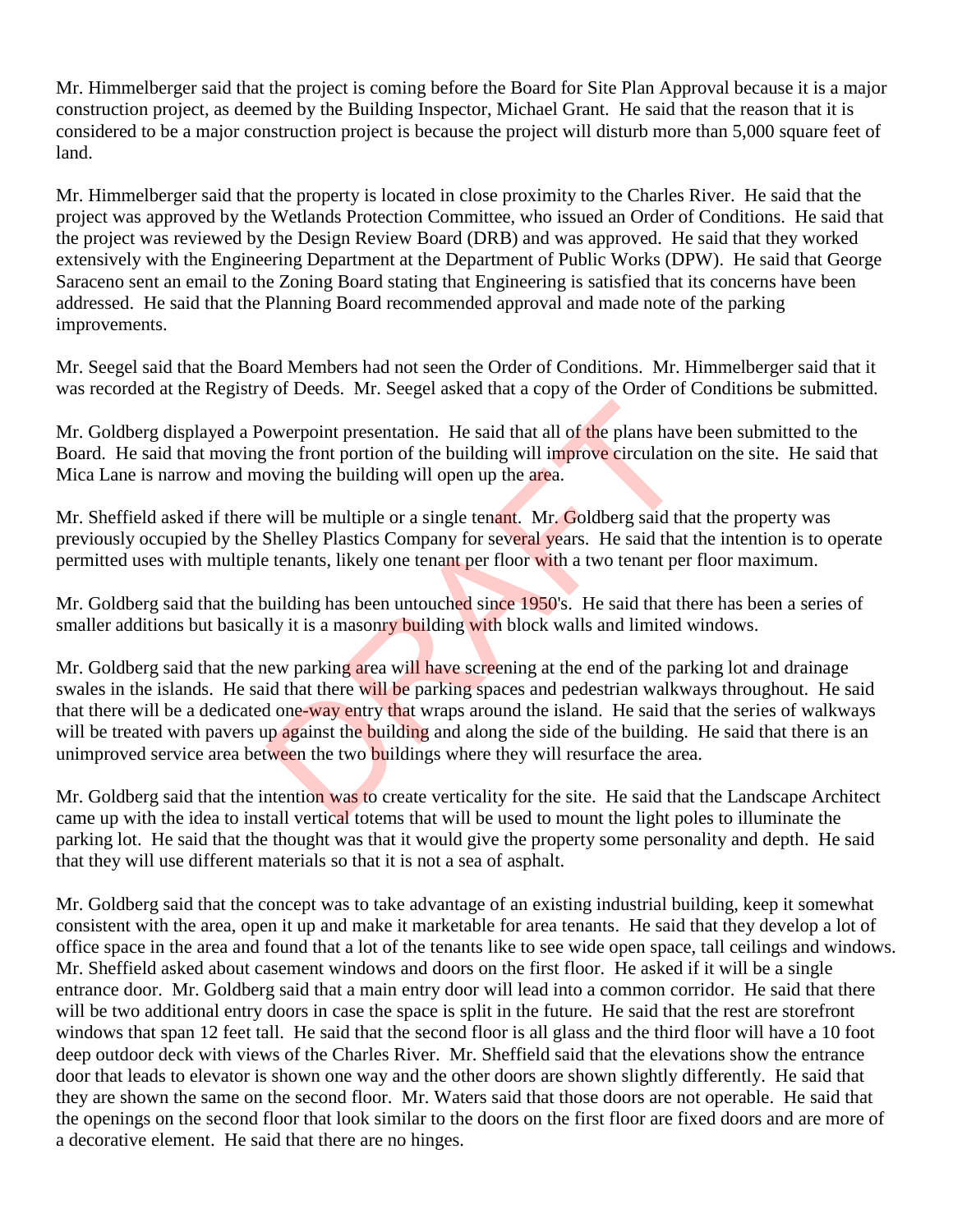Mr. Goldberg said that the existing windows on the north elevation of the building will remain and the third floor will have 10 foot tall windows in a repeated pattern. He said that there will be windows for tenants on the west elevation with glass on the third floor. He said that the blank space on the third floor will house the second means of egress out of the back of the building. He said that the south elevation will face 14 Mica Lane. He said that the all of the setbacks on the third floor will be compliant. He said that they will be installing a metal grid system between the existing windows and a fiber cement panel between the windows on the top floor.

Mr. Goldberg said that they will be adding HVAC equipment on the roof. He said that you will not see the equipment from the ground. Mr. Seegel asked about the view from Waterstone. Mr. Goldberg said that the Waterstone site is up gradient from this site.  $-$ 

Mr. Seegel asked about the width of the aisles in the parking lot. Mr. Mulloy said that the aisle is 15 feet with an 18 foot entrance of off Mica Lane. He said that it will comply with the Zoning Bylaw.

Mr. Sheffield said that circulation on the lot will be clockwise. He said that if there is a drop off and a pick up at the building, the passenger will be on the opposite side of the car from the entrance door. Mr. Goldberg said that the existing structure in the interior of the building only allows them to cut a central core on the left side of the building. Mr. Sheffield asked about moving the lobby to the other side of the entrance hall. Mr. Goldberg said that to make the building efficient and to flow, the stairwells and the lobby have to connect at the same point. He said that when you approach the site, it is typical to go in the first drive, which is one way. Mr. Sheffield said that there is no port cochere or canopy on the building for drop off or pick up area.

Mr. Seegel said that he had concerns about the traffic study. He said that the numbers were inappropriate for Washington Street and Mica Lane. He said that the intersection history listed crashes for a million vehicles, which is not typical. He said that the Town's should review this study. Mr. Goldberg agreed to pay for a peer review of the traffic study. Mr. Seegel said that it appears that the traffic engineer looked at data from the Massachusetts Department of Transportation rather than data from Wellesley Police Department. He said that he was concerned because they will be adding a number of people and cars to this end of Mica Lane. He said that there is a 5 to 6 pm rush to and from Mica Lane from people who want to access the restaurants. the interior of the building only allows them to cut a cen<br>asked about moving the lobby to the other side of the ent<br>g efficient and to flow, the stairwells and the lobby have<br>u approach the site, it is typical to go in th

Mr. Himmelberger said that the more telling number is the number of crashes at two. He said that there will be no increased square footage, so there is only modest trip generation anticipated above the historical use. He said that it should be approximately 12 trips or less during peak hours.

Mr. Seegel said that he also disagreed with the traffic engineer's stopping sight distance analysis. He said that it is a very difficult location where you frequently cannot see pedestrians. Mr. Goldberg said that in its prior condition since the 1950's, the site has been used as office and industrial space. He said that the space has never been striped for vehicles. He said that on-site parking was limited to four to six vehicles in addition to many box trucks that access the site on a regular basis. He said that they will not increase the square footage and the site will now handle 25 spaces on site, which is a drastic improvement. Mr. Seegel agreed that it will be a drastic improvement. He said that because there are so many box trucks going in and out of there, he is not trusting the crash data and sight distance data in the traffic report. He said that he has lived in Wellesley for 52 years and it has been a horrible situation getting in and out of Mica Lane.

Mr. Redgate asked about ownership on Mica Lane. Mr. Himmelberger said that the way was preserved in the late 1800's. Mr. Sheffield asked if the property line goes to the center of Mica Lane. He said that it looks like it does on the plan. Mr. Goldberg said that it is just shy of the center point.

Mr. Redgate said that it is challenging that there is no sight distance. He questioned whether there was enough width for in and out at the same time. He said that there is public parking behind the building that circulates out through CVS's parking lot. He asked if there is opportunity to route people similarly. Mr. Goldberg said that the buildings on Mica Lane are connected and there is a 3.5 to 4 foot grade differential. Mr. Redgate asked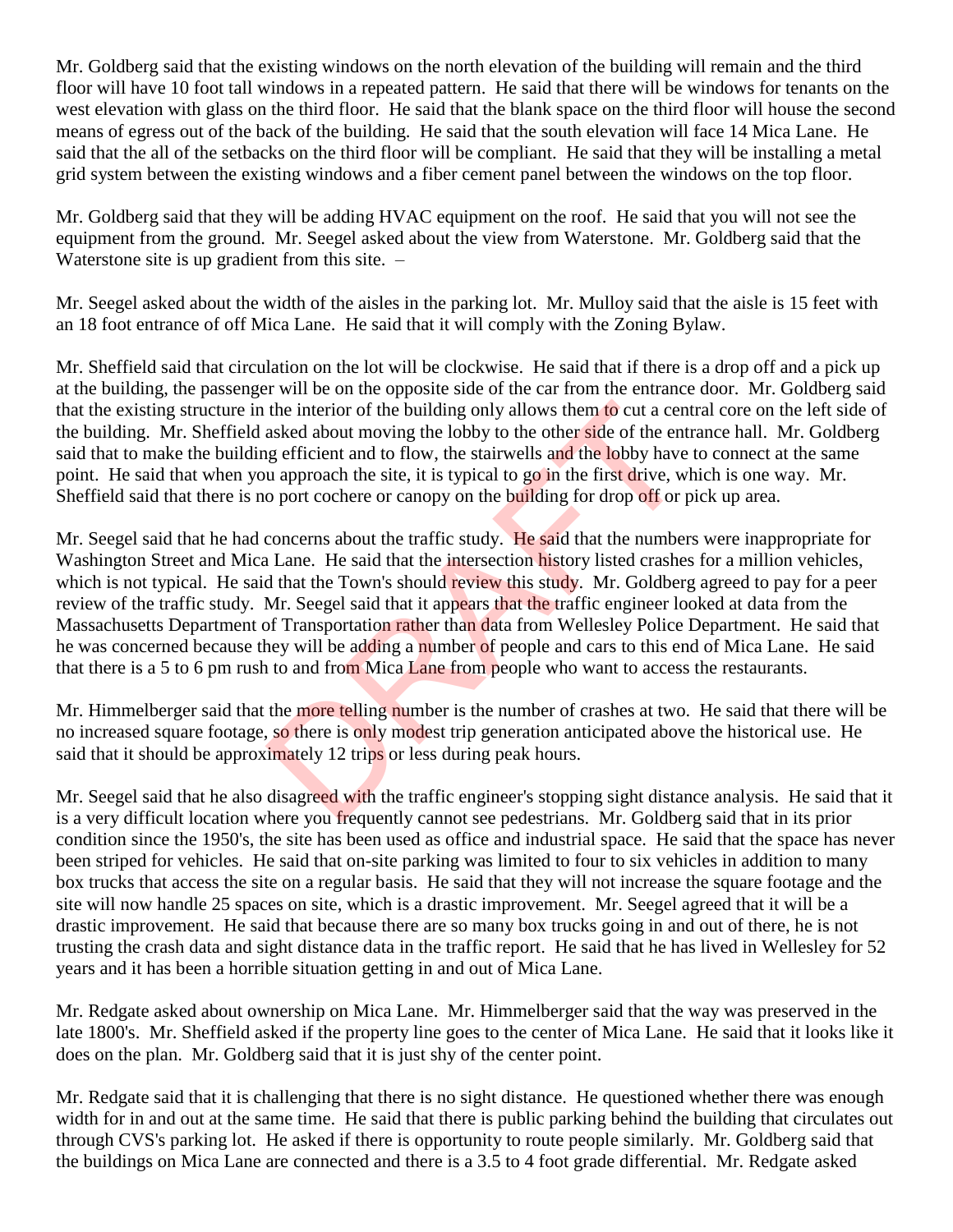about directing the tenants to take a right and circulating down through the public parking and the CVS parking lot. Mr. Goldberg said that it is privately owned land with existing buildings on it. He said that what makes this opportunity really unique is that this will be a drastic improvement. He said that they will be opening up the sight line in front of the building. Mr. Seegel said that is not the sight line that concerns the Board. He said that the Board is concerned about the sight lines at Washington Street.

Mr. Redgate said that because this is a unique site, it does not need to be a cookie cutter traffic report. He said that it needs someone who understands the site. Mr. Himmelberger said that they will have a peer review. He said that they will not increase the footprint or square footage.

Mr. Himmelberger said that the original plan of land for the area that came to be known as Mica Lane is a 20 foot wide swath entitled, "passage reserved for use of abutters." He said the property abuts to the 20 foot and do not own into it. Mr. Sheffield said that Plan L100 showing a dashed line coming down the middle of Mica Lane is not a true representation of the property line. Mr. Goldberger said that it does go out to the center of Mica Lane. Mr. Seegel said that if Mica Lane is a private way, the property goes to the centerline of it. He said that it is owned to the centerline but you cannot build on any part of it. Mr. Mulloy said that the dashed line refers to a utility easement. He said that the plan does not show the other side of Mica Lane. He said that the parking lot has an easement in it.

Mr. Seegel asked about drainage in the parking lot. He asked how the structures are fitted out for oil and gas. Mr. Mulloy said that there is a rain garden in the center island with a stone trench. He said that the lot will slope toward the rain garden. Mr. Sheffield asked about curbing around the rain garden. Mr. Mulloy said that there will be curbing that is flush and curb stops. Mr. Sheffield asked about plowing. Mr. Goldberg said that they will plow up to the wheel stops and use a snow blower on the angled spaces. He said that they own several properties in Newton and handle the operations themselves. He said that they have a private site in Newton that they haul the snow to. Mr. Seegel confirmed that there will be no dumping in the river at the back. id that the plan does not show the other side of Mica Land<br>nage in the parking lot. He asked how the structures are<br>s a rain garden in the center island with a stone trench. H<br>n. Mr. Sheffield asked about curbing around th

Mr. Sheffield said that the rain garden detail on Plan C106 shows a raised curb. Mr. Goldberg said that Plan L100, Detail H corresponds to the flush curbing. He said that at the edge of the property is Detail F, which is vertical curbing to create separation between the property and the roadway and the entry to the parking area.

Mr. Seegel asked if there will be any signage on the building. Mr. Goldberg said that they do not intend to have it.

Mr. Seegel asked if the Applicant is amenable to the DRB recommendations. Mr. Goldberg said that they submitted plans to ZBA following their meeting with DRB that addressed all of the items. He said that the only open question was at the rear of the site but it was explained that there is a grade differential.

Mr. Seegel said that he did not see on the revised plan a handicapped van accessible space. Mr. Goldberg said that it is shown on the supplemental set, L100, Detail T. He said that it is the closest space to the triangular walkway area by the entry to the building.

Mr. Seegel said that the Planning Board voted to approve the project.

Mr. Himmelberger asked if the Board would consider voting tonight subject to a peer review agreeing with the traffic study that was provided. Mr. Seegel said that the Board cannot accept anything after the public hearing is closed. He said that the hearing should be continued to October 5, 2017. Mr. Redgate said that the main issues are traffic and circulation.

Mr. Goldberg asked if Wellesley permits the traffic consultants to work together. Mr. Seegel said that is acceptable.